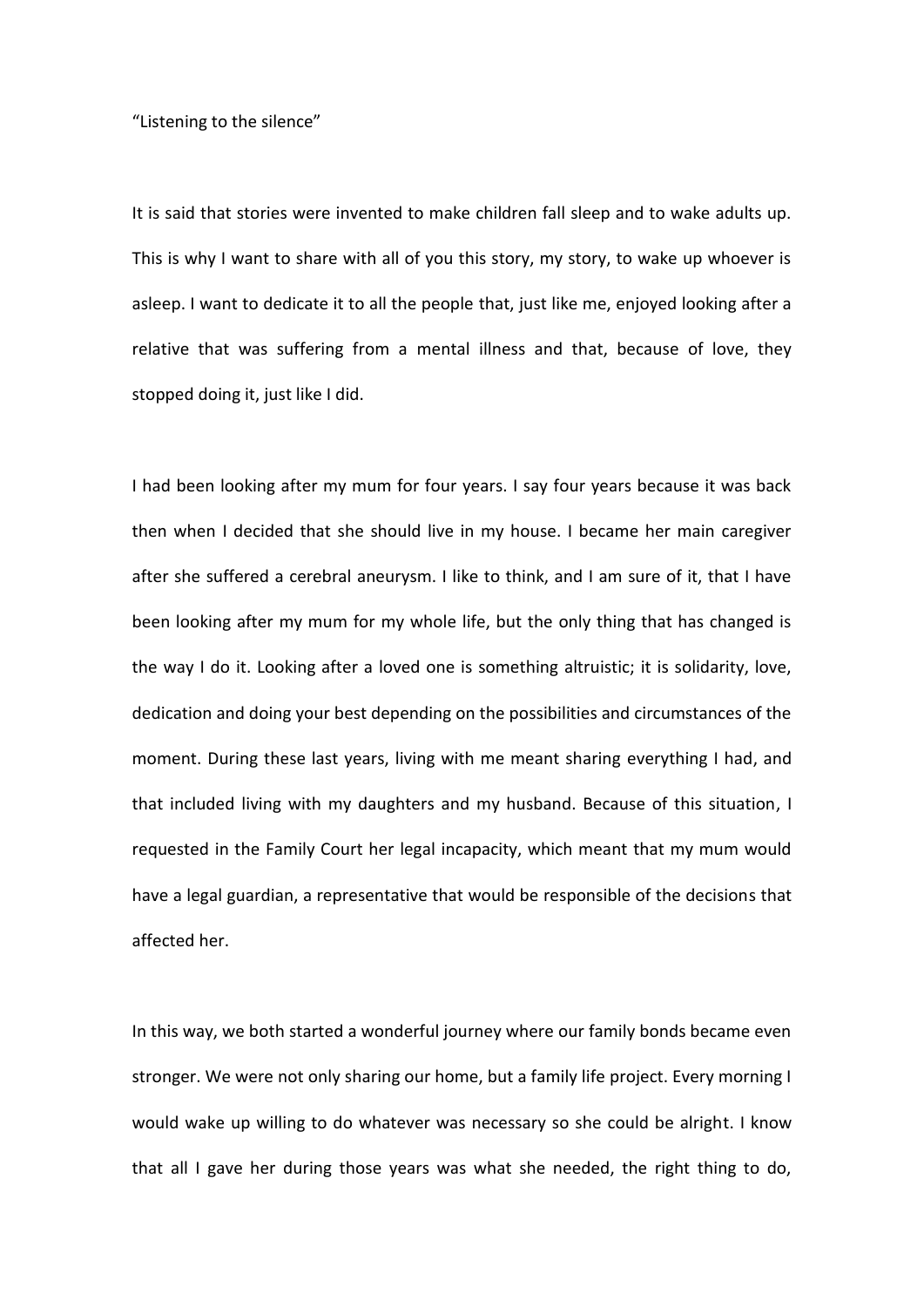because every time I look back and remember everything we lived together, I feel my heart is full of joy.

So until this point my life was almost, just almost like a story. But as in every story, there is always a moment when things go wrong. This is what happened last year, when I had to make the hardest choice of my life. At the beginning of said year my mum suffered a thrombosis in her already damaged brain, and the daily life became so complicated that I, her only caregiver, saw myself overwhelmed, tired, and what is worse, I started to feel that sadness had taken over my life, our lives, which made me start thinking about the possibility of turning to what they call "respite care". At the beginning it was so hard, but little by little I started to understand how important this was for her, for me and for my family. In this way, little by little I started creating silence in my life, trying to listen to every signal that was out there and that had to be analysed only when you were calmed. I gave myself some time and I trusted more and more in myself. I let my mind guide me saying "do not worry, do not let anyone make you feel guilty, this is the hardest path to follow but it is the safest, stay here".

In my story there were no bad stepmothers and I did not need a prince charming either. All I needed was a fairy godmother so I could ask her to give me my mum back with her magic. Even if it was for only some minutes, I wanted to see her again; that woman that I knew so well, that clearheaded mother that could listen so well, that could talk, that could empathise and think straight, that could give and share, that could love. I needed to talk to her during some minutes, I had to tell her what was going on, I wanted to know her opinion so together we could find a better future for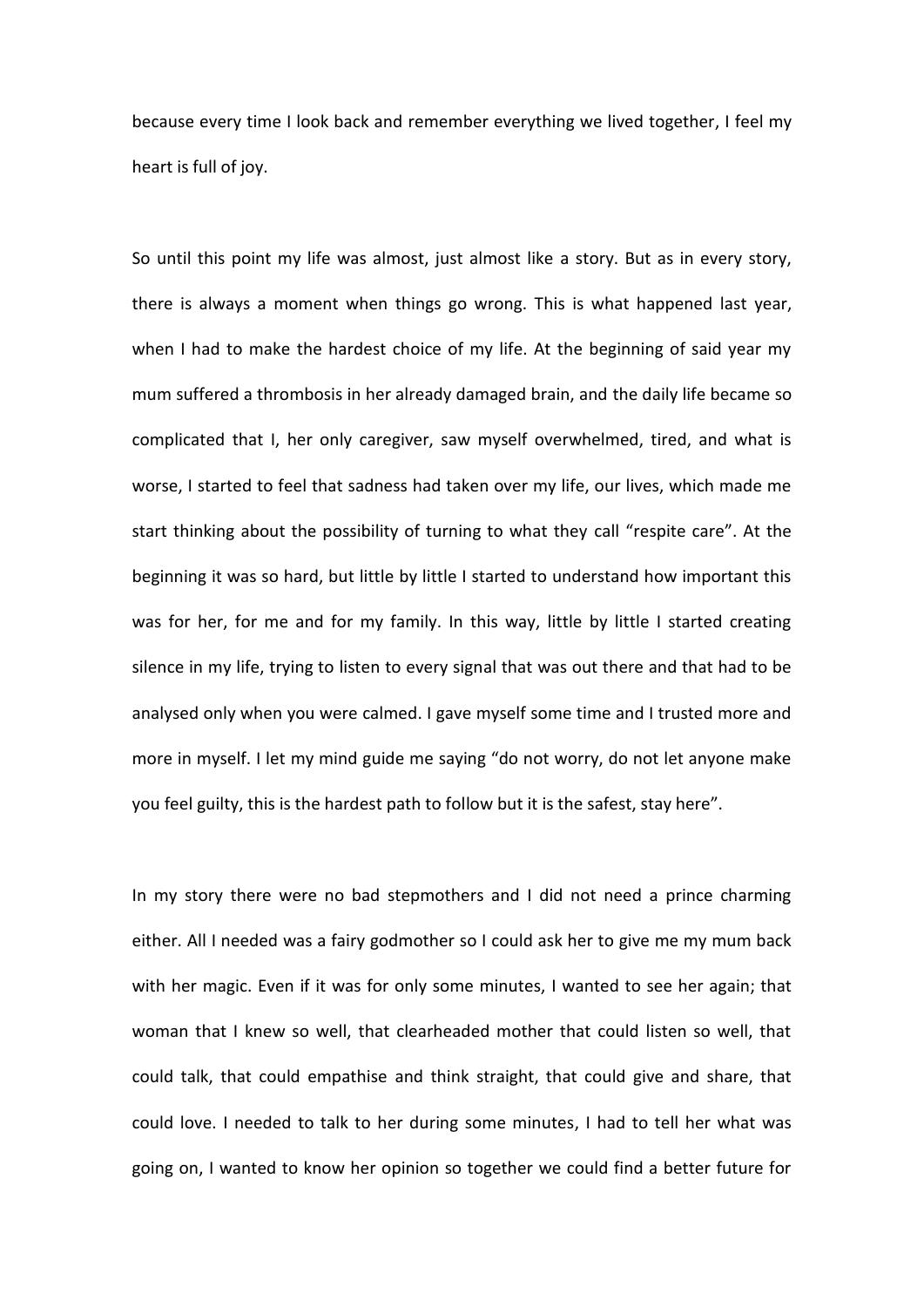her. I closed my eyes, took a deep breath and waited for the magic of the stories to come. Just like in the story of Cinderella, before the strokes of midnight ended and brought me back to reality, I run into HER again. Mentally, I grabbed her hand, I looked at her in the eyes and I told her, without being dramatic, everything that had happened and what could happen if she went to a retirement home for an indefinite time. Those were the shortest but most intense minutes I could ever imagine, but it was the time I needed to hear my mum say "thank you, my daughter; do not worry, everything will be alright" with a sweet look in her eyes. I opened my eyes and came back to reality, knowing from that moment on that her gratitude included not only what was left behind but what was yet to come.

Days later I signed the papers needed for her to join a nursing home where everyone looks after her very well, where I can go and see her, where she is happy to see me, where there are days when she does not recognise me but I still now she is my mum, the person that I love so much, doesn't matter where or how she is. This Christmas I gave her a comfortable blanket so she could still feel my warm. I want this blanket to be mine when, in some years, my husband or my daughters will probably have to make decisions for me; but they will not have to think about it for long as I have already taught them how to do it. I really hope things stay like this, because it is said that our decisions have an impact in our future, and that at the same time we are who we are because of the decisions we made in the past. If the decision made is the right one, we will see it in the future, in some time. For now, I can only say that some months after she joined the retirement home we all feel a bit better.